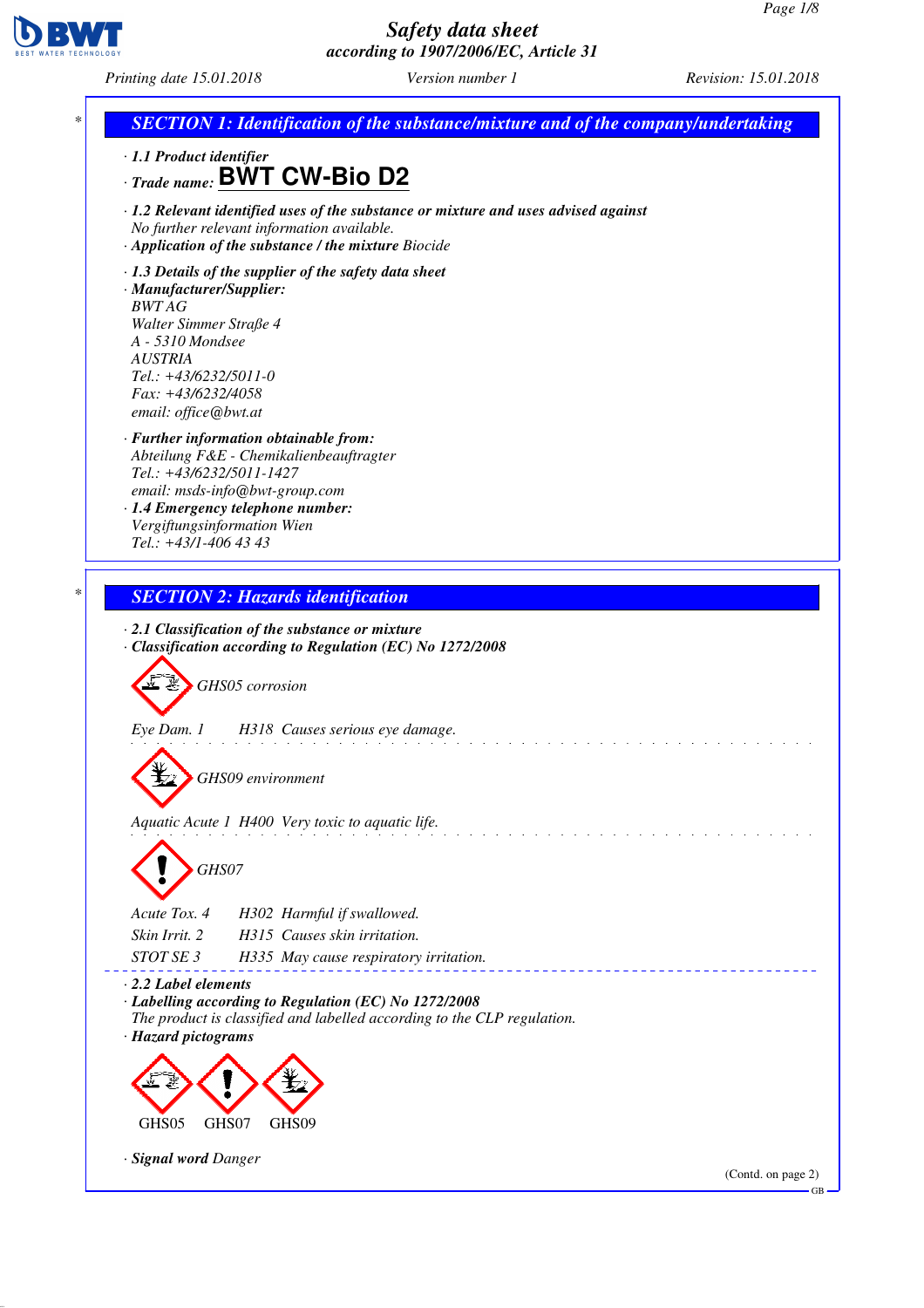

*Printing date 15.01.2018 Version number 1 Revision: 15.01.2018*

# *Trade name:* **BWT CW-Bio D2**

|                                      | (Contd. of page $1$ )                                                                                 |
|--------------------------------------|-------------------------------------------------------------------------------------------------------|
|                                      | · Hazard-determining components of labelling:                                                         |
| <i>bronopol</i> (INN)                |                                                                                                       |
| · Hazard statements                  |                                                                                                       |
| H302 Harmful if swallowed.           |                                                                                                       |
| H315 Causes skin irritation.         |                                                                                                       |
|                                      | H318 Causes serious eye damage.                                                                       |
|                                      | H335 May cause respiratory irritation.                                                                |
|                                      | H400 Very toxic to aquatic life.                                                                      |
| · Precautionary statements           |                                                                                                       |
| P <sub>273</sub>                     | Avoid release to the environment.                                                                     |
|                                      | P302+P352 IF ON SKIN: Wash with plenty of water.                                                      |
|                                      | P305+P351+P338 IF IN EYES: Rinse cautiously with water for several minutes. Remove contact lenses, if |
|                                      | present and easy to do. Continue rinsing.                                                             |
| <i>P310</i>                          | Immediately call a POISON CENTER/doctor.                                                              |
| <i>P405</i>                          | Store locked up.                                                                                      |
| <i>P501</i>                          | Dispose of contents/container in accordance with local/regional/national/international                |
|                                      | regulations.                                                                                          |
| $\cdot$ 2.3 Other hazards            |                                                                                                       |
|                                      | $\cdot$ Results of PBT and $vPvB$ assessment                                                          |
| $\cdot$ <b>PBT</b> : Not applicable. |                                                                                                       |

*· vPvB: Not applicable.*

### *\* SECTION 3: Composition/information on ingredients*

#### *· 3.2 Chemical characterisation: Mixtures*

*· Description: Mixture of substances listed below with nonhazardous additions.*



### *SECTION 4: First aid measures*

- *· 4.1 Description of first aid measures*
- *· General information:*

*Symptoms of poisoning may even occur after several hours; therefore medical observation for at least 48 hours after the accident.*

- *· After inhalation: Supply fresh air; consult doctor in case of complaints.*
- *· After skin contact:*
- *If skin irritation continues, consult a doctor.*
- *Immediately wash with water and soap and rinse thoroughly.*
- *· After eye contact: Rinse opened eye for several minutes under running water. Then consult a doctor.*
- *· After swallowing:*
- *Rinse out mouth and then drink plenty of water.*
- *Do not induce vomiting; call for medical help immediately.*
- *· 4.2 Most important symptoms and effects, both acute and delayed No further relevant information available.*
- *· 4.3 Indication of any immediate medical attention and special treatment needed No further relevant information available.*

(Contd. on page 3)

GB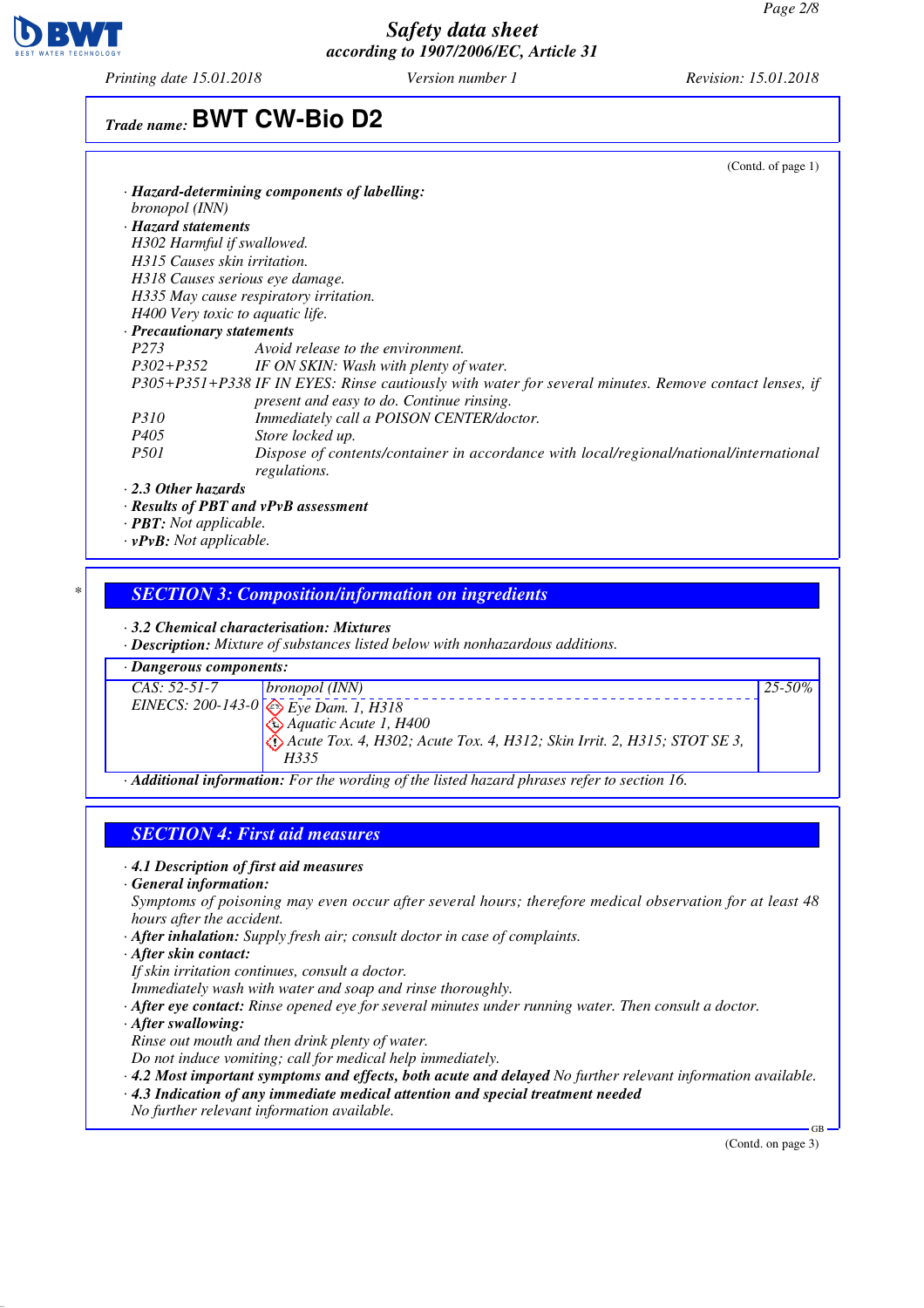

*Printing date 15.01.2018 Version number 1 Revision: 15.01.2018*

# *Trade name:* **BWT CW-Bio D2**

(Contd. of page 2)

#### *SECTION 5: Firefighting measures*

- *· 5.1 Extinguishing media*
- *· Suitable extinguishing agents: Water spray Fire-extinguishing powder Foam Carbon dioxide*
- *· 5.2 Special hazards arising from the substance or mixture Carbon monoxide (CO) Nitrogen oxides (NOx) Bromine compounds like HBr, Br2 · 5.3 Advice for firefighters*
- 
- *· Protective equipment: Wear self-contained respiratory protective device.*
- *· Additional information*

*Collect contaminated fire fighting water separately. It must not enter the sewage system.*

#### *SECTION 6: Accidental release measures*

- *· 6.1 Personal precautions, protective equipment and emergency procedures Wear protective clothing.*
- *· 6.2 Environmental precautions:*
- *Prevent from spreading (e.g. by damming-in or oil barriers). Do not allow product to reach sewage system or any water course. Inform respective authorities in case of seepage into water course or sewage system. Do not allow to enter sewers/ surface or ground water.*
- *· 6.3 Methods and material for containment and cleaning up: Absorb with liquid-binding material (sand, diatomite, acid binders, universal binders, sawdust). Dispose contaminated material as waste according to item 13. Ensure adequate ventilation.*
- *· 6.4 Reference to other sections See Section 7 for information on safe handling.*
- *See Section 8 for information on personal protection equipment.*
- *See Section 13 for disposal information.*

### *SECTION 7: Handling and storage*

- *· 7.1 Precautions for safe handling*
- *Ensure good ventilation/exhaustion at the workplace. Only handle and refill product in closed systems. Open and handle receptacle with care. Avoid splashes or spray in enclosed areas.*
- *· Information about fire and explosion protection: No special measures required.*
- *· 7.2 Conditions for safe storage, including any incompatibilities*
- *· Storage:*
- *· Requirements to be met by storerooms and receptacles: Store only in the original receptacle.*
- *· Information about storage in one common storage facility: Store away from foodstuffs.*
- *· Further information about storage conditions: Keep container tightly sealed. Protect from frost.*
- *· Storage class: 8B*
- *· 7.3 Specific end use(s) No further relevant information available.*

(Contd. on page 4)

GB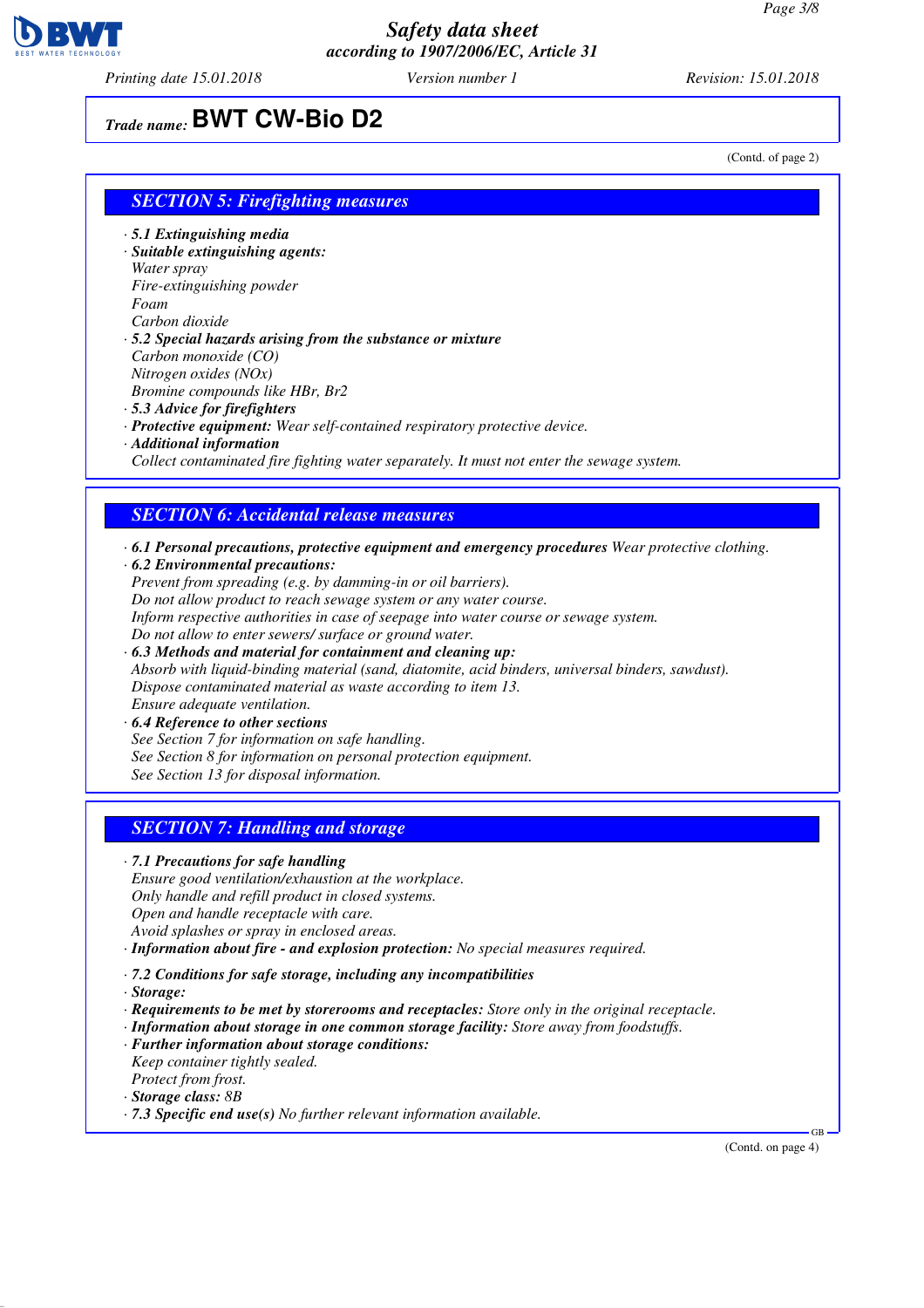*Printing date 15.01.2018 Version number 1 Revision: 15.01.2018*

*Trade name:* **BWT CW-Bio D2**

(Contd. of page 3) *· Additional information about design of technical facilities: No further data; see item 7.*

- *· 8.1 Control parameters*
- *· Ingredients with limit values that require monitoring at the workplace:*

*SECTION 8: Exposure controls/personal protection*

*The product does not contain any relevant quantities of materials with critical values that have to be monitored at the workplace.*

- *· Additional information: The lists valid during the making were used as basis.*
- *· 8.2 Exposure controls*
- *· Personal protective equipment:*
- *· General protective and hygienic measures: Keep away from foodstuffs, beverages and feed. Immediately remove all soiled and contaminated clothing Wash hands before breaks and at the end of work. Avoid contact with the skin. Avoid contact with the eyes and skin. Use skin protection cream for skin protection.*
- *· Respiratory protection:*

*Use suitable respiratory protective device when high concentrations are present. Filter A/P2*

*· Protection of hands:*



*Protective gloves*

*Long cuffed gloves*

*The glove material has to be impermeable and resistant to the product/ the substance/ the preparation. Selection of the glove material on consideration of the penetration times, rates of diffusion and the degradation*

- *· Material of gloves Nitrile rubber, NBR Natural rubber, NR*
- *· Penetration time of glove material*

*The exact break through time has to be found out by the manufacturer of the protective gloves and has to be observed.*

- *· Not suitable are gloves made of the following materials: Leather gloves*
- *· Eye protection:*



*Tightly sealed goggles*

*Gauze goggles · Body protection: Protective work clothing*

# *\* SECTION 9: Physical and chemical properties*

| $\cdot$ 9.1 Information on basic physical and chemical properties<br><b>General Information</b> |                       |                      |  |  |  |
|-------------------------------------------------------------------------------------------------|-----------------------|----------------------|--|--|--|
| $\cdot$ Appearance:                                                                             |                       |                      |  |  |  |
| Form:                                                                                           | Fluid                 |                      |  |  |  |
| Colour:                                                                                         | Clear                 |                      |  |  |  |
| $\cdot$ Odour:                                                                                  | <i>Characteristic</i> |                      |  |  |  |
| $\cdot$ pH-value at 20 $\degree$ C:                                                             |                       |                      |  |  |  |
|                                                                                                 |                       | $(Contd)$ on page 5) |  |  |  |

GB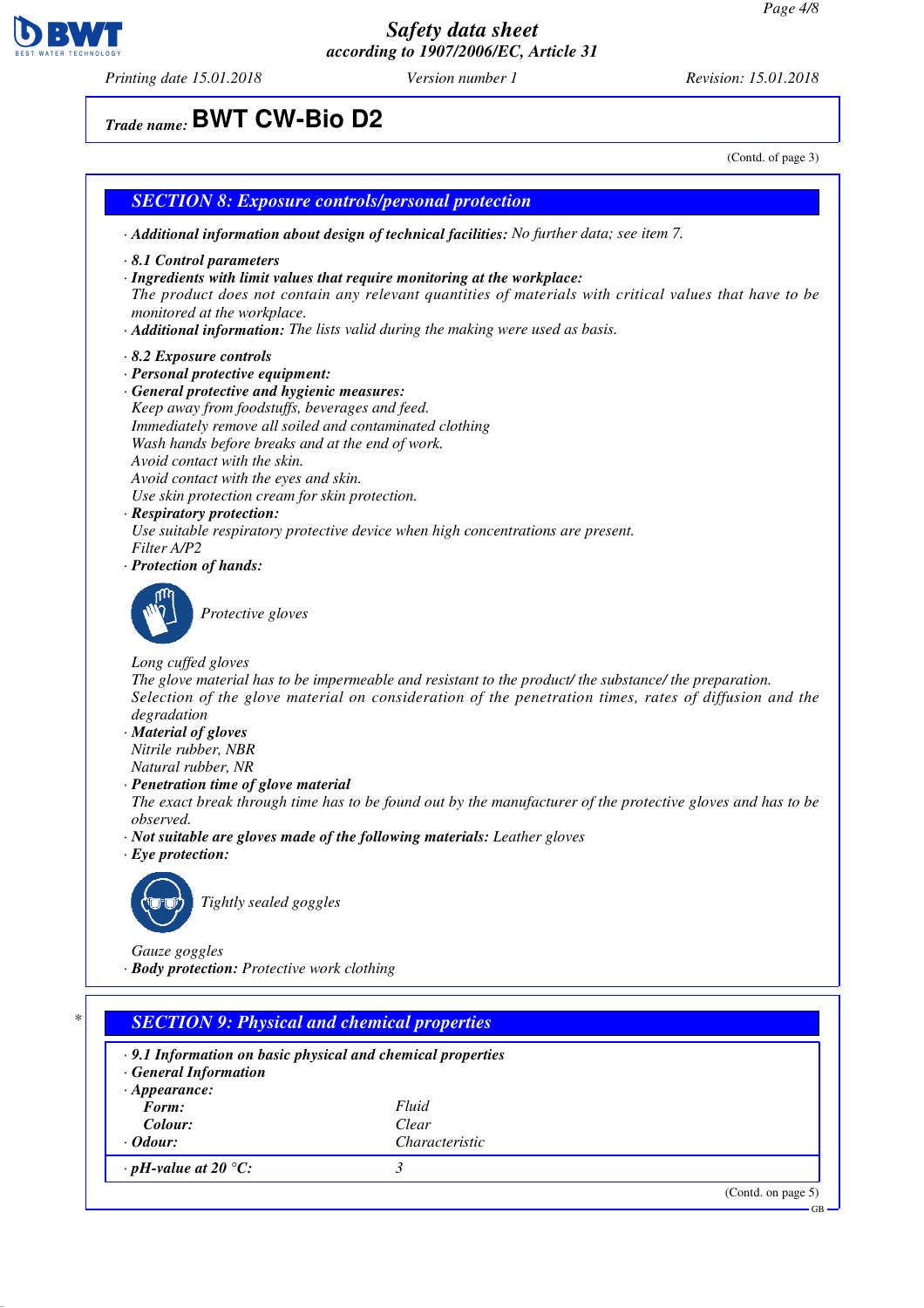

*Printing date 15.01.2018 Version number 1 Revision: 15.01.2018*

# *Trade name:* **BWT CW-Bio D2**

|                                                                                                                          |                                                         | (Contd. of page 4) |
|--------------------------------------------------------------------------------------------------------------------------|---------------------------------------------------------|--------------------|
| $\cdot$ Change in condition<br>Melting point/freezing point:<br>Initial boiling point and boiling range: $130^{\circ}$ C | Undetermined.                                           |                    |
| · Flash point:                                                                                                           | 122 °C                                                  |                    |
| · Ignition temperature:                                                                                                  | 371 °C                                                  |                    |
| $\cdot$ Auto-ignition temperature:                                                                                       | <i>Product is not selfigniting.</i>                     |                    |
| $\cdot$ Explosive properties:                                                                                            | Product does not present an explosion hazard.           |                    |
| · Explosion limits:<br>Lower:<br><b>Upper:</b>                                                                           | $2.6$ Vol %<br>$12.6$ Vol %                             |                    |
| $\cdot$ Vapour pressure at 20 °C:                                                                                        | $23$ hPa                                                |                    |
| $\cdot$ Density at 20 °C:                                                                                                | $1.2$ g/cm <sup>3</sup>                                 |                    |
| · Solubility in / Miscibility with<br>water:                                                                             | Fully miscible.                                         |                    |
| · Solvent content:<br>$VOC$ (EC)<br>$\cdot$ 9.2 Other information                                                        | $0.00 \%$<br>No further relevant information available. |                    |

## *SECTION 10: Stability and reactivity*

*· 10.1 Reactivity No further relevant information available.*

*· 10.2 Chemical stability*

*· Thermal decomposition / conditions to be avoided: No decomposition if used according to specifications.*

- *· 10.3 Possibility of hazardous reactions No dangerous reactions known.*
- *· 10.4 Conditions to avoid No further relevant information available.*
- *· 10.5 Incompatible materials: No further relevant information available.*
- *· 10.6 Hazardous decomposition products: No dangerous decomposition products known.*

### *SECTION 11: Toxicological information*

- *· 11.1 Information on toxicological effects*
- *· Acute toxicity*

*Harmful if swallowed.*

#### *· LD/LC50 values relevant for classification:*

| $52-51-7$ bronopol (INN) |  |  |  |  |
|--------------------------|--|--|--|--|
|                          |  |  |  |  |
|                          |  |  |  |  |
|                          |  |  |  |  |

*· Primary irritant effect:*

*· Skin corrosion/irritation*

*Causes skin irritation.*

*· Serious eye damage/irritation*

*Causes serious eye damage.*

*· Respiratory or skin sensitisation Based on available data, the classification criteria are not met.*

*· Subacute to chronic toxicity:*

*Not teratogenic (OECD 414 / EPA 83-3 a).*

*Not mutagenic in the Ames-test (OECD 471: In vitro genmutation study in bacteria). Not carcinogenic.*

(Contd. on page 6)

GB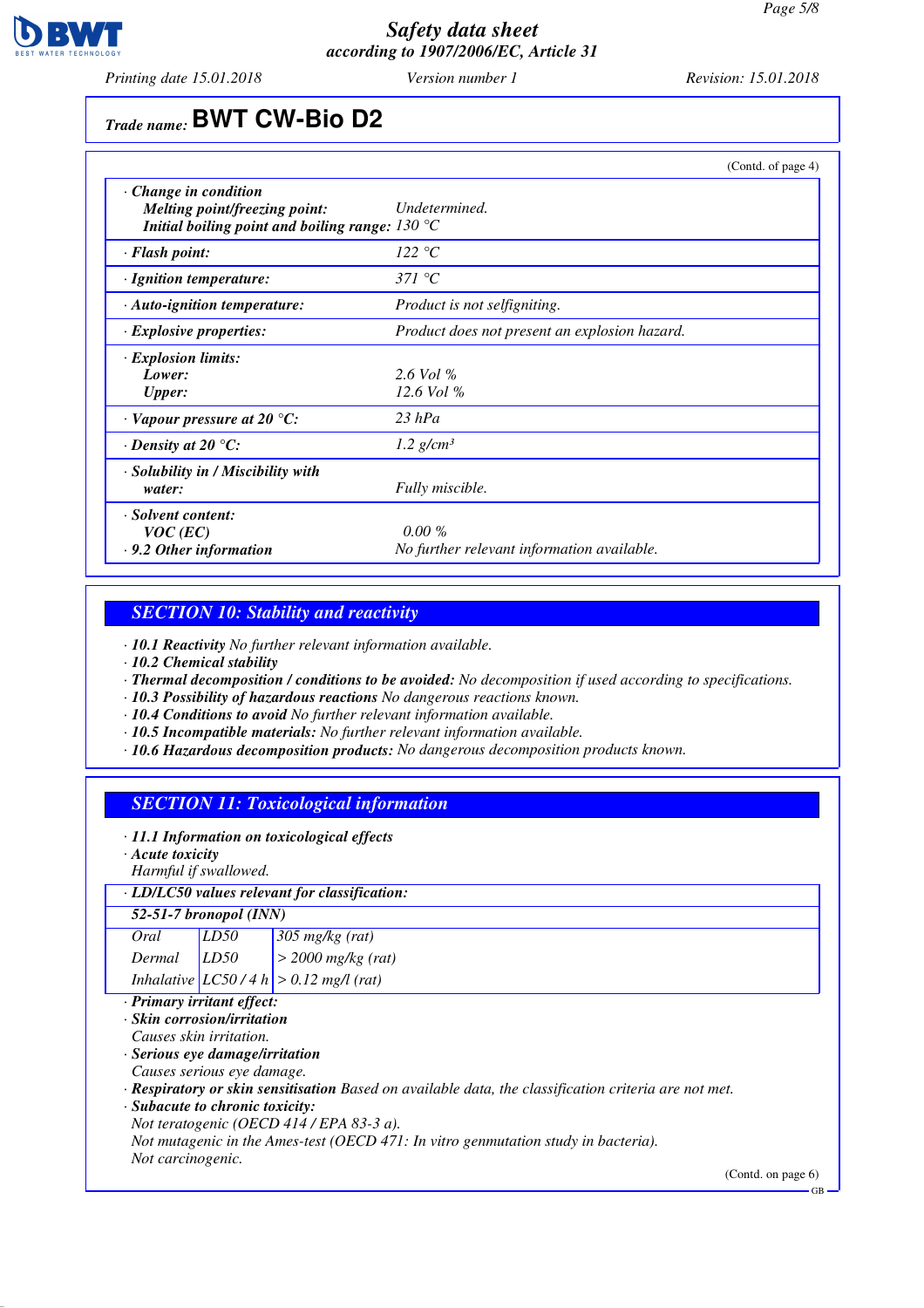*Printing date 15.01.2018 Version number 1 Revision: 15.01.2018*

# *Trade name:* **BWT CW-Bio D2**

- *· CMR effects (carcinogenity, mutagenicity and toxicity for reproduction)*
- *· Germ cell mutagenicity Based on available data, the classification criteria are not met.*
- *· Carcinogenicity Based on available data, the classification criteria are not met.*
- *· Reproductive toxicity Based on available data, the classification criteria are not met.*
- *· STOT-single exposure*
- *May cause respiratory irritation.*
- *· STOT-repeated exposure Based on available data, the classification criteria are not met.*
- *· Aspiration hazard Based on available data, the classification criteria are not met.*

### *SECTION 12: Ecological information*

#### *· 12.1 Toxicity*

#### *· Aquatic toxicity:*

*EC50 4.6 mg/kg (daphnia)*

*EC50 / 72 1.3-9.3 mg/l (algae)*

- *· 12.2 Persistence and degradability No further relevant information available.*
- *· 12.3 Bioaccumulative potential*
- *Due to the distribution coefficient n-octanol/water an accumulation in organisms is not expected. log Pow 0,18; bronopol*
- *· 12.4 Mobility in soil No further relevant information available.*
- *· Ecotoxical effects:*
- *· Behaviour in sewage processing plants:*
- *· Type of test Effective concentration Method Assessment EC50 > 150 mg/l (Bakterien)*
- *· Additional ecological information:*
- *· General notes:*
- *AOX (DIN 38409 H 14): 1,8%*
- *Water hazard class 2 (German Regulation) (Self-assessment): hazardous for water*

*Do not allow product to reach ground water, water course or sewage system, even in small quantities. Danger to drinking water if even extremely small quantities leak into the ground.*

- *· 12.5 Results of PBT and vPvB assessment*
- *· PBT: Not applicable.*
- *· vPvB: Not applicable.*
- *· 12.6 Other adverse effects No further relevant information available.*

#### *\* SECTION 13: Disposal considerations*

- *· 13.1 Waste treatment methods*
- *· Recommendation*
- *Must not be disposed together with household garbage. Do not allow product to reach sewage system.*
- *· Uncleaned packaging:*
- *· Recommendation:*
- *Empty contaminated packagings thoroughly. They may be recycled after thorough and proper cleaning. · Recommended cleansing agents: Water, if necessary together with cleansing agents.*

# *\* SECTION 14: Transport information*

*· 14.1 UN-Number · ADR, IMDG, IATA UN3265*

(Contd. on page 7)

GB



(Contd. of page 5)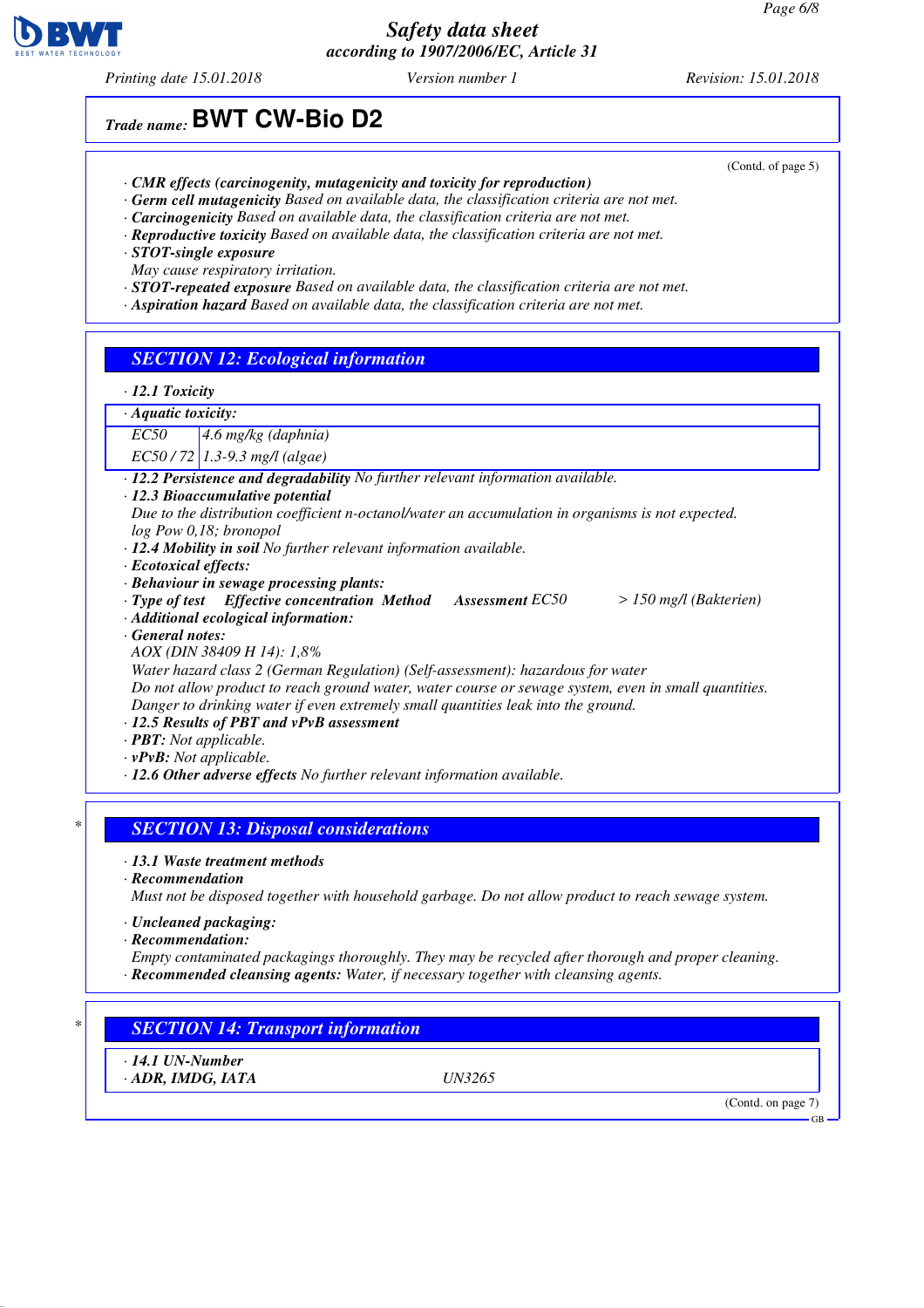

*Printing date 15.01.2018 Version number 1 Revision: 15.01.2018*

| Trade name: BWT CW-Bio D2                                                                           |                                                                                                                                                                       |
|-----------------------------------------------------------------------------------------------------|-----------------------------------------------------------------------------------------------------------------------------------------------------------------------|
|                                                                                                     | (Contd. of page 6)                                                                                                                                                    |
| · 14.2 UN proper shipping name<br>$\cdot$ ADR<br>$\cdot$ IMDG, IATA                                 | 3265 CORROSIVE LIQUID, ACIDIC, ORGANIC, N.O.S.<br>$(2-BROMO-2-NITROPROPANE-1, 3-DIOL),$<br>ENVIRONMENTALLY HAZARDOUS<br>CORROSIVE LIQUID, ACIDIC, ORGANIC, N.O.S. (2- |
|                                                                                                     | BROMO-2-NITROPROPANE-1,3-DIOL)                                                                                                                                        |
| $\cdot$ 14.3 Transport hazard class(es)                                                             |                                                                                                                                                                       |
| $\cdot$ ADR                                                                                         |                                                                                                                                                                       |
| $\cdot$ Class<br>· Label                                                                            | 8 Corrosive substances.<br>8                                                                                                                                          |
| $\cdot$ Class                                                                                       | 8 Corrosive substances.                                                                                                                                               |
| $\cdot$ Label                                                                                       | 8                                                                                                                                                                     |
| · 14.4 Packing group<br>· ADR, IMDG, IATA                                                           | III                                                                                                                                                                   |
| · 14.5 Environmental hazards:<br>· Marine pollutant:<br>· Special marking (ADR):                    | N <sub>O</sub><br>Symbol (fish and tree)                                                                                                                              |
| · 14.6 Special precautions for user<br>· Danger code (Kemler):<br>· EMS Number:                     | Warning: Corrosive substances.<br>80<br>$F-A, S-B$                                                                                                                    |
| · 14.7 Transport in bulk according to Annex II of<br><b>Marpol and the IBC Code</b>                 | Not applicable.                                                                                                                                                       |
| · Transport/Additional information:                                                                 |                                                                                                                                                                       |
| $\cdot$ ADR<br>$\cdot$ Limited quantities (LQ)<br>· Transport category<br>· Tunnel restriction code | 5L<br>3<br>$\cal E$                                                                                                                                                   |
| · UN "Model Regulation":                                                                            | UN3265, CORROSIVE LIQUID, ACIDIC, ORGANIC,<br>N.O.S., 8, III                                                                                                          |

# *\* SECTION 15: Regulatory information*

*· 15.1 Safety, health and environmental regulations/legislation specific for the substance or mixture*

*· Directive 2012/18/EU*

- *· Named dangerous substances ANNEX I None of the ingredients is listed.*
- *· Seveso category E1 Hazardous to the Aquatic Environment*
- *· Qualifying quantity (tonnes) for the application of lower-tier requirements 100 t*
- *· Qualifying quantity (tonnes) for the application of upper-tier requirements 200 t*
- *· REGULATION (EC) No 1907/2006 ANNEX XVII Conditions of restriction: 3*

(Contd. on page 8)

GB